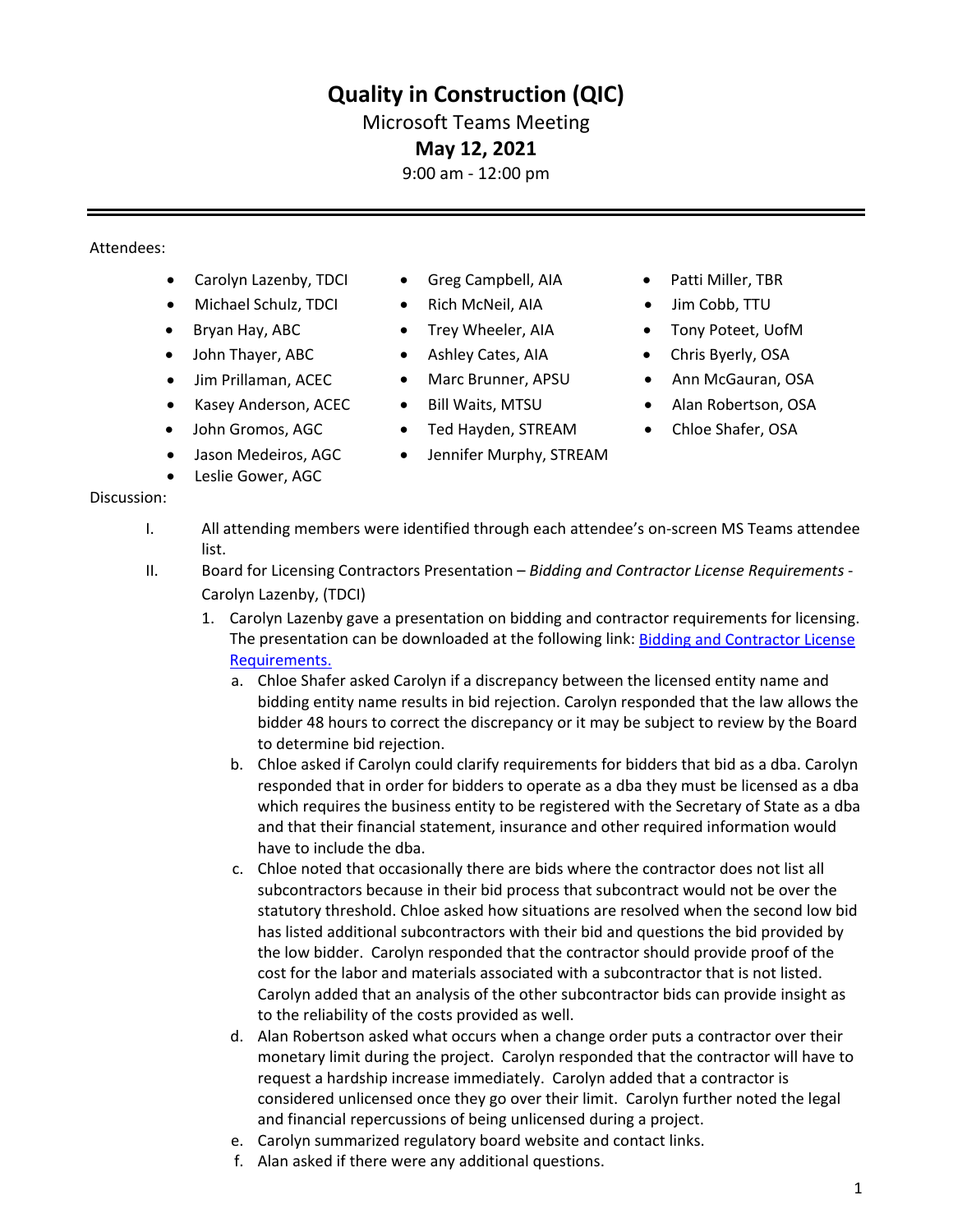- g. Alan noted that there should be awareness about contractors that have been disqualified and attempted to register under different names.
- h. Chloe asked if a project has to be re-bid, if a previously disqualified bidder can participate on the project. Carolyn responded that the law states that a contractor, that has been previously disqualified, may not participate on the project even if it requires a re-bid.
- i. Chloe asked if there is a requirement on behalf of the State to report the rejection to the Board. Carolyn responded that the State is not required to report a bid rejection.
- j. Alan asked if there is a monetary limit on tree trimming. Carolyn noted that there is a \$25,000 monetary limit requiring licensing and further noted that storm damage remediation and tree removal also requires the same monetary limit.
- k. Carolyn concluded her presentation and Alan directed the meeting to the next agenda item.
- III. Legislative Updates Kasey Anderson (ACEC),
	- 1. Kasey Anderson noted that the State passed the largest budget in the State's history of \$42.8 billion noting that the previous year's budget was \$39 billion. She noted that a \$931 million budget was passed for capital projects and capital maintenance.
	- 2. Kasey summarized the number of house/senate bills, resolutions and constitutional amendments filed. See attached *QIC Report 2021 Legislative Session Bills Relevant to QIC*
	- 3. Kasey noted house committee restructuring.
	- 4. Ann McGauran shared that John Hull will be discussing the SB746/HB78 (Johnson/Lamberth) bill for energy performance contracts at the next QIC meeting in greater detail.
		- a. Jennifer Murphy concurred with Ann that the State is working with other states to further understand contract management in this context.
	- 5. Trey Wheeler noted that the AIA has been working for a number of years to pass Historic Tax Credit legislation. They made quite a bit of progress this year and there is a \$5 million grant program for historic structures in the budget. AIA is developing messaging about these grants.
- IV. HPBr, BIM and Project Team Evaluations Chris Byerly (OSA)
	- 1. Chris Byerly noted that in March 2021, OSA provided tracking sheets to the SPA's for HPBr and project team evaluation compliance documents.
	- 2. Chris noted that HPBr compliance document tracking was at about 80% and that project team evaluation tracking was at about 50%.
	- 3. Chris stated that OSA will be reaching out to SPA's in order to provide guidance on basic compliance checks for HPBr and team evaluation documents.
	- 4. Chris indicated that OSA will be updating the HPBr Manual and the Checklist workbook in the July 2021 and that SPA's will be notified once the update is published.
	- 5. Chris reminded SPA's to keep OSA informed as to the progress of any current or future TN BIM-required projects.
- V. SPA Updates and Current Activities
	- 1. Marc Brunner (APSU)
		- a. Marc Brunner noted a recently issued Designer RFQ for the APSU Health Professional Building.
		- b. Marc anticipated bringing the project forward in August 2021 and executing initial contracts in September 2021.
		- c. Marc stated that he will likely have questions regarding BIM relating to basic design services.
			- 1. Ann McGauran requested that such discussions include her as well.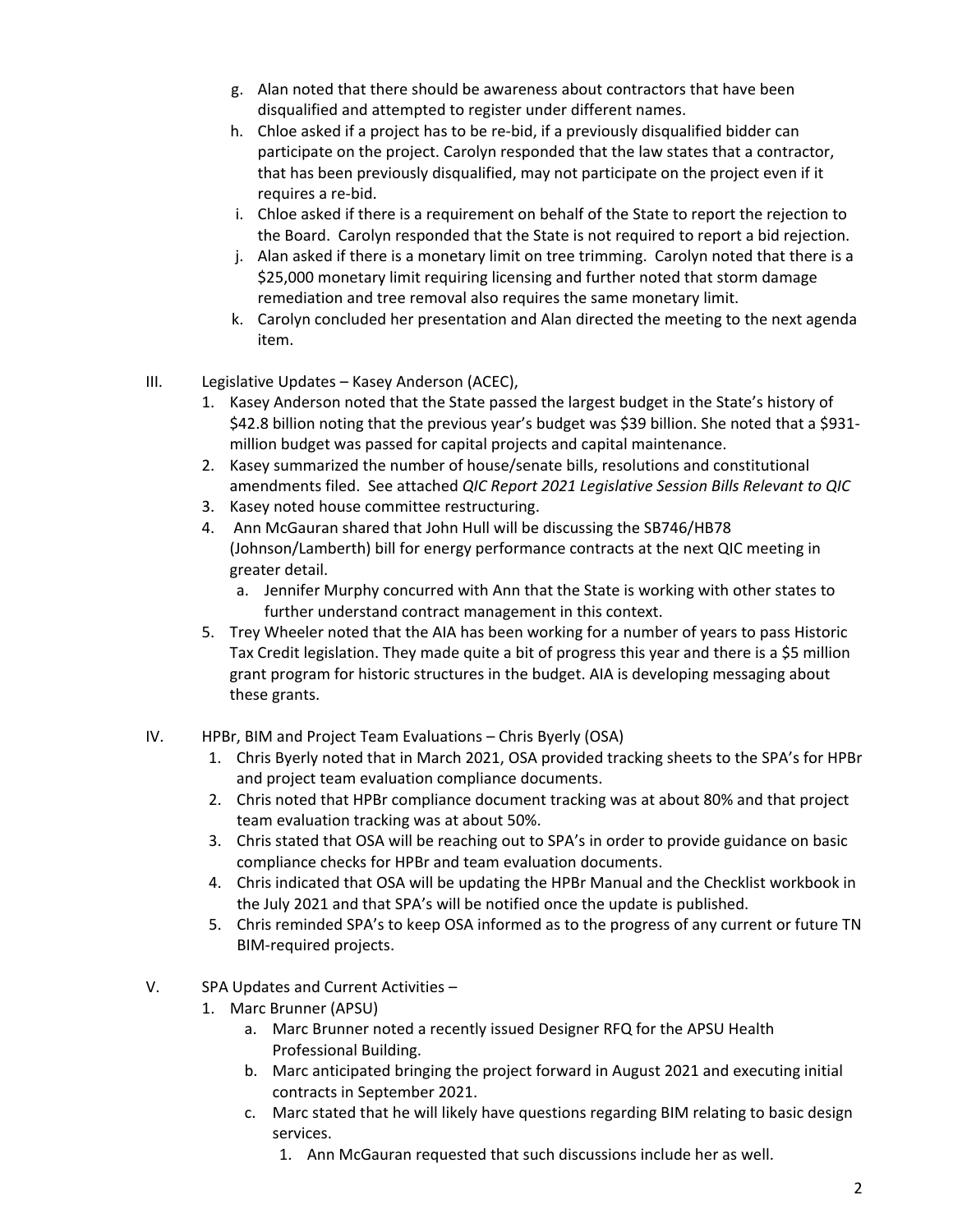- d. Marc noted two maintenance projects coming forward for roofing and controls for a single building. He indicated that they will likely be using best value for the roofing project.
- 6. Tony Poteet (UofM)
	- a. Tony Poteet noted there are several projects for capital maintenance in the 21-22 Budget and he expects requested actions with SBC and ESC for these projects to come forward in July 2021.
- 7. Jim Cobb (TTU)
	- a. Jim Cobb indicated that TTU was in DDP for the College of Engineering Building.
	- b. Jim noted that the project team was working on value engineering relating to cost escalation.
	- c. Jim stated that steel, glass and sheetrock increased by \$1 million for each category between SDP and DDP from October 2020 and May 2021.
	- d. Jim indicated that TTU requested and received funding for 5 capital maintenance projects and will be making designer recommendations to OSA.
	- e. Alan Robertson noted the current challenges relating to cost escalation and invited other members to share related experiences with the group during open discussion.
- 8. Bill Waits (MTSU)
	- a. Bill Waits indicated that MTSU has 7 capital maintenance projects funded for this fiscal year with an approximate value of \$10 million including site utility, elevator and roofing projects that are posted on MTSU's website for designer RFQ's.
	- b. Bill noted that a designer RFQ is forthcoming for MTSU's Applied Engineering Building.
	- c. Bill indicated a small athletics/tennis facility that they will be bringing forward in September.
- 9. Jennifer Murphy (STREAM)
	- a. Jennifer Murphy noted that STREAM will be bringing forward numerous projects particularly relating to capital maintenance.
- 10. QIC members from ETSU, TBR and UT were not in attendance.

#### VI. Open Discussion

- 1. Ann McGauran solicited comments from industry regarding pricing volatility and escalation.
	- a. John Gromos noted a continued escalation in rebar, metal decking and joists as well as increased lead times. John also noted that increased warehouse construction is contributing to particular material shortages.
	- b. Alan Robertson asked John Gromos if post-COVID labor shortages are impacting escalation. John Gromos noted that labor shortages are contributing to escalation but not to the degree that commodity pricing is.
	- c. Bryan Hay stated that supply chain disruption is a continuing issue citing slow rampup periods by manufacturing facilities after post-COVID factory restarts.
	- d. Bryan cited escalation in products such as insulation, tile ceiling, metal roofing, concrete and lumber. Bryan added that volume purchasing and offsite storage are two strategies being investigated to mitigate escalation issues.
- 2. Alan adjourned the meeting.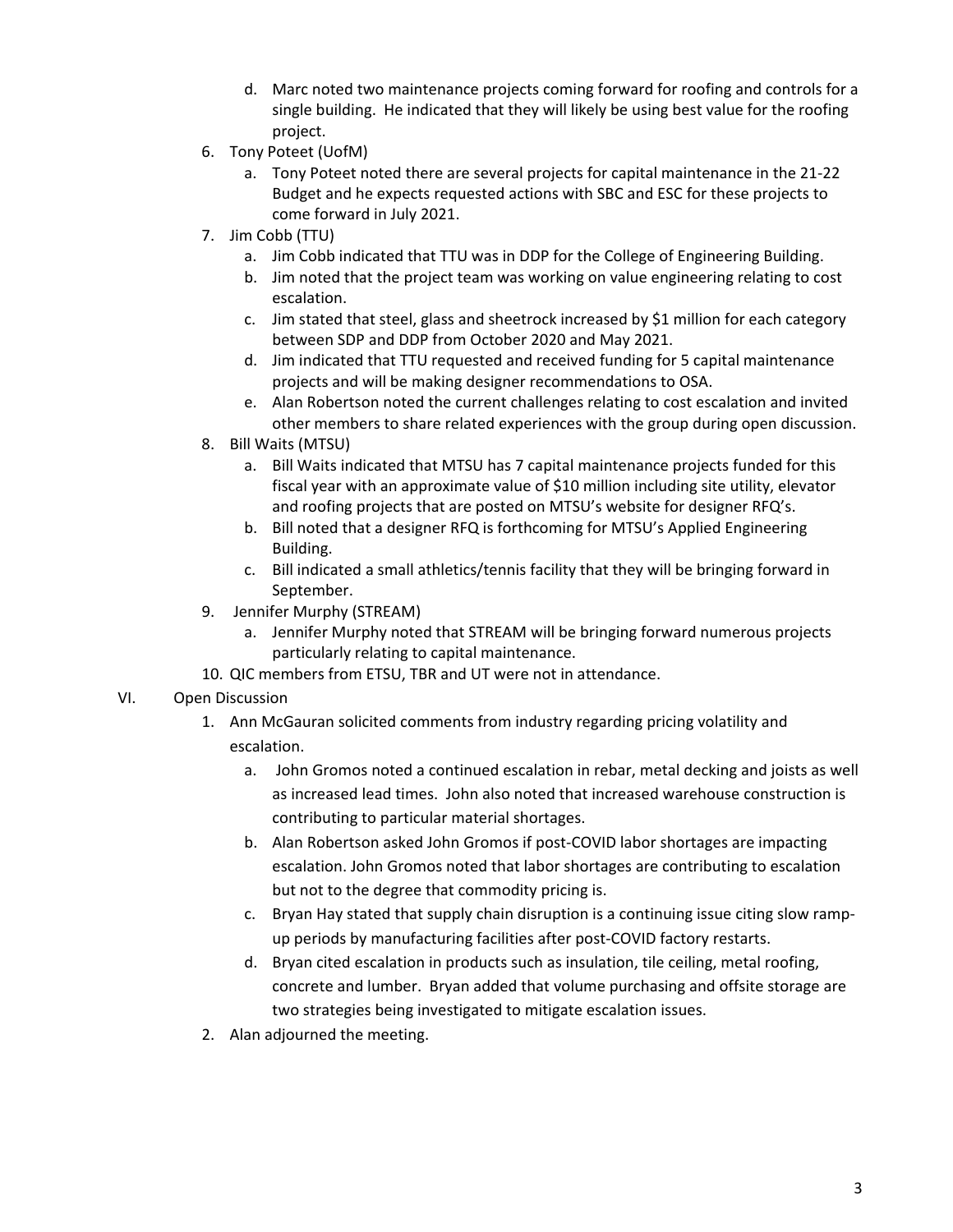Action Items:

• Kasey Anderson will provide legislative session summary to Alan Robertson.

Next Meeting: August 18, 2021 TN Board of Regents Rooms 341, 343 and 344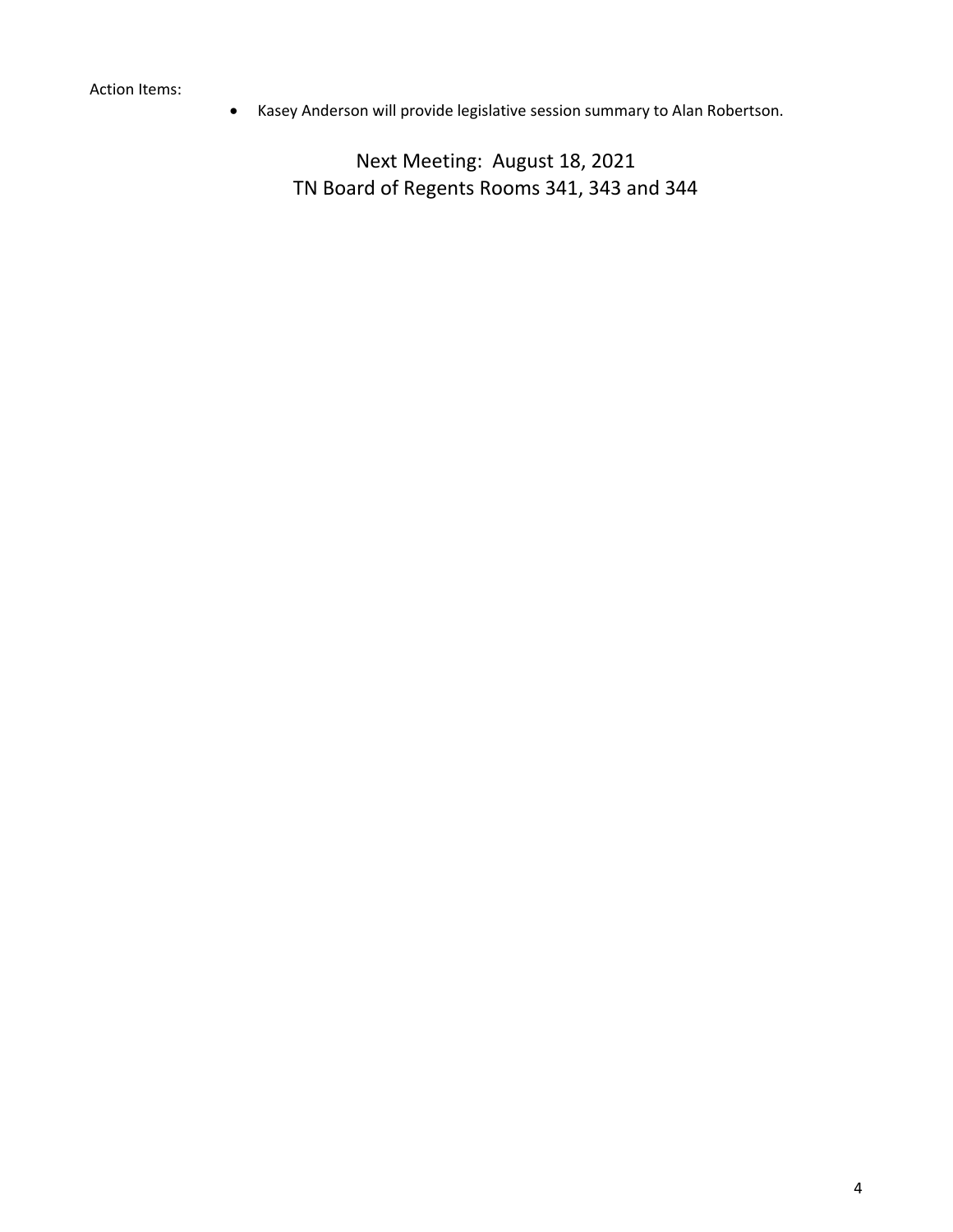#### QIC Report Kasey Anderson | ACEC Tennessee

# 2021 Legislative Session Bills Relevant to QIC

[SB187/HB13](https://wapp.capitol.tn.gov/apps/BillInfo/Default.aspx?BillNumber=SB0187) (Bowling/Hulsey) – As enacted, establishes certain restrictions on requiring persons to be **vaccinated for COVID-19**.

- $\triangleright$  PASSED
- [Public Chapter 513](https://publications.tnsosfiles.com/acts/112/pub/pc0513.pdf) effective 5/25/2021

[SB271/HB229](https://wapp.capitol.tn.gov/apps/BillInfo/Default.aspx?BillNumber=SB0271) (Yager/Vaughan) – As enacted, establishes a process for notifying developers regarding the **location of natural gas pipelines and easements** for such pipelines for purposes of breaking ground on residential and nonresidential developments, and provides pipeline operators with notice of such developments.

- $\triangleright$  PASSED
- [Public Chapter 300](https://publications.tnsosfiles.com/acts/112/pub/pc0300.pdf) effective 7/1/2021

[SB314/HB415](https://wapp.capitol.tn.gov/apps/BillInfo/Default.aspx?BillNumber=SB0314) (Gilmore/Camper) – As introduced, creates the **Tennessee Small Business Reserve pilot program**, which provides opportunities for certain small businesses to be awarded state contracts.

- $\triangleright$  Senate Status referred to Senate State & Local; not heard in 2021
- $\triangleright$  House Status Deferred to first calendar of 2022 in Public Service Subcommittee

[SB374/HB54](https://wapp.capitol.tn.gov/apps/BillInfo/Default.aspx?BillNumber=SB0374) (Walley/Marsh) – As enacted, makes various changes concerning safety enforcement of **underground utilities**, including increasing the penalties that may be assessed for violations.

- $\triangleright$  PASSED
- [Public Chapter 307](https://publications.tnsosfiles.com/acts/112/pub/pc0307.pdf) effective 7/1/2021

[SB407/HB252](https://wapp.capitol.tn.gov/apps/BillInfo/Default.aspx?BillNumber=SB0407) (Stevens/Hazlewood) – As enacted, requires persons working with certain electrical equipment to meet certain requirements; makes that electrical equipment subject to inspection by a **state-certified electrical inspector**; prohibits liability against certain electric systems arising from those persons working with that electrical equipment; requires that copies of the national standards be available for public viewing.

- $\triangleright$  PASSED
- [Public Chapter 177](https://publications.tnsosfiles.com/acts/112/pub/pc0177.pdf) effective 4/2/2021

[SB602/HB905](https://wapp.capitol.tn.gov/apps/BillInfo/Default.aspx?BillNumber=SB0602) (Watson/Doggett) - As introduced, requires newly constructed or renovated buildings that are open to the public to contain at least one **restroom containing a powered, heightadjustable, adult-sized changing table** if constructed or renovated after a certain date.

- $\triangleright$  Senate Status deferred to first calendar of 2022 in Senate Commerce
- $\triangleright$  House Status deferred to summer study in Property & Planning Subcommittee

[SB631/HB749](https://wapp.capitol.tn.gov/apps/BillInfo/Default.aspx?BillNumber=SB0631) (Bell/Boyd) - As enacted, revises provisions governing statewide **building construction safety standards.**

- $\triangleright$  PASSED
- [Public Chapter 332](https://publications.tnsosfiles.com/acts/112/pub/pc0332.pdf) effective dates 5/30/2021; 9/2/2021